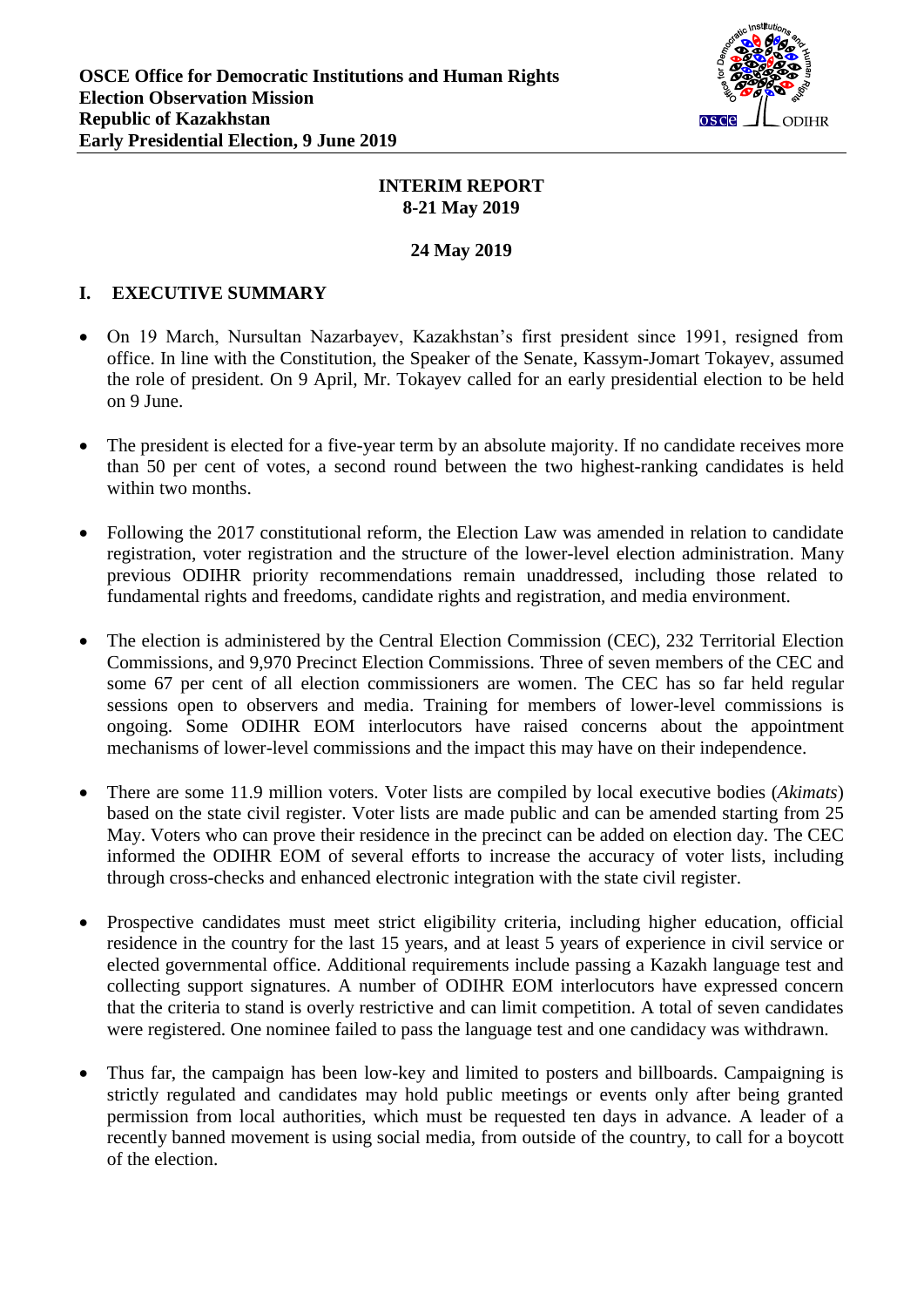- The Election Law provides for public and private funding of election campaigns. Some ODIHR EOM interlocutors raised concerns about excessively complex procedures to apply for, use and report on public funding. As of 17 May, all candidates opened accounts and began fundraising.
- Freedom of expression, media freedom and the right of access to information are guaranteed in the Constitution. Defamation and insult remain criminal offences. Media are obliged to cover the campaign objectively in the news and information programmes and provide candidates with equal access. According to many ODIHR EOM interlocutors, access to some online media and social networks is frequently interrupted or blocked. Some ODIHR EOM interlocutors voiced concern that broadcast and print media lack impartiality.
- Election-related complaints may be filed by all stakeholders with election commissions or courts. Thus far, the CEC has received eight complaints mostly related to candidate registration and violation of campaign rules, all were dismissed. The Supreme Court received three appeals on candidate registration, two were dismissed and one is pending.
- The Election Law provides for citizen and international observers. Several civil society organizations plan to deploy observers on election day.

# **II. INTRODUCTION**

Following an invitation by the authorities of the Republic of Kazakhstan to observe the 9 June early presidential election and based on the recommendation of a Needs Assessment Mission conducted from 16 to 18 April, ODIHR established an Election Observation Mission (EOM) on 8 May. 1 The EOM, led by Ambassador Urszula Gacek, consists of an 11-member core team based in Nur-Sultan and 22 long-term observers deployed on 14 May to 11 locations throughout the country. Mission members are drawn from 20 participating States of the OSCE. ODIHR has requested participating States to second 300 short-term observers to observe election day proceedings, including voting, counting and tabulation of results.

# **III. BACKGROUND AND POLITICAL CONTEXT**

On 19 March, Nursultan Nazarbayev, Kazakhstan's president since 1991, resigned from office. In line with the Constitution, Kassym-Jomart Tokayev, Speaker of the Senate, assumed the role of president.<sup>2</sup> Mr. Nazarbayev retains the title of the First President – Leader of the Nation, remains the leader of the ruling *Nur Otan* political party and continues to serve as the life-long chairperson of the Security Council. <sup>3</sup> On 9 April, after consulting with Mr. Nazarbayev, as well as with speakers of both houses of the parliament and the prime minister, and in agreement with the Constitutional Council, Mr. Tokayev called for an early presidential election to be held on 9 June, and stressed that the election will be free, transparent and fair.<sup>4</sup> The upcoming election is the sixth consecutive direct national election to take place early.

 $\frac{1}{1}$ See previous [ODIHR reports in Kazakhstan.](https://www.osce.org/odihr/elections/kazakhstan)

<sup>&</sup>lt;sup>2</sup> The Constitution provides that in case of resignation, the Senate Speaker assumes the role of president until the end of term. The term of the former president Mr. Nazarbayev would have regularly ended in 2020. Dariga Nazarbayeva, the daughter of Mr. Nazarbayev, was appointed as the new Senate Speaker.

<sup>&</sup>lt;sup>3</sup> The Security Council includes a number of high government officials and develops foreign, defence and national security policies, it supervises their implementation by state agencies, assesses legal acts and advises the president. In addition, the First President is legally granted significant powers for life, including the right to propose initiatives to the government and other officials and to co-ordinate state policies.

<sup>4</sup> See [the 9 April Address of the president to the nation.](http://www.akorda.kz/en/speeches/internal_political_affairs/in_speeches_and_addresses/address-of-the-president-of-kazakhstan-kassym-jomart-tokayev-to-the-nation)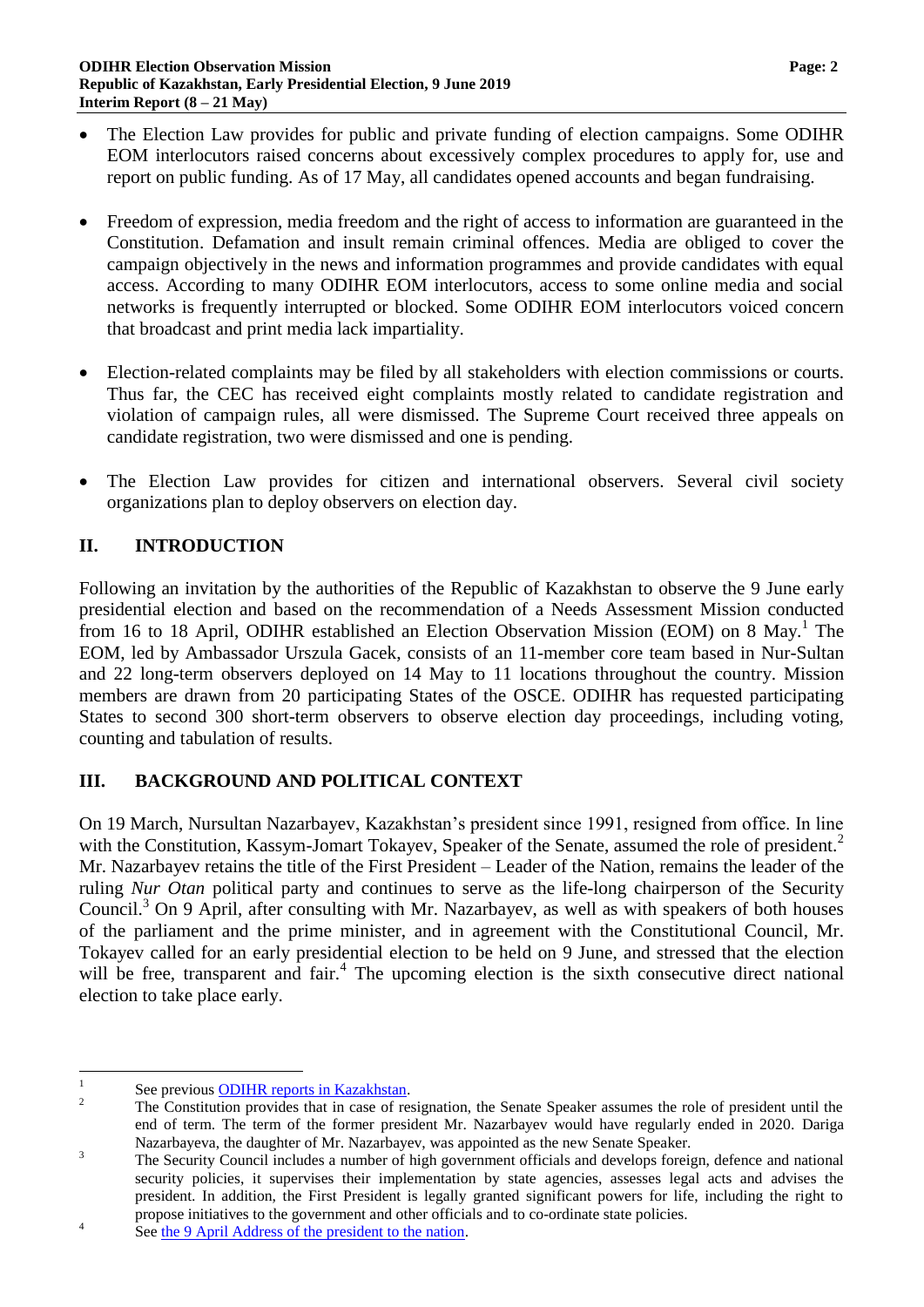Kazakhstan is a presidential republic, with the president exercising wide constitutional power including the right to dissolve the parliament. The president determines domestic and foreign policies, performs wide legislative functions, and appoints the ministers of foreign affairs, interior and defence, as well as the chairperson and two members of the Central Election Commission (CEC). A 2017 constitutional reform initiated by former President Nazarbayev had the aim to strengthen the role of the parliament and improve the system of checks and balances. Following the 2016 early parliamentary elections, *Nur Otan* holds 84 of the 98 directly-elected seats in the lower chamber of the parliament (*Majilis*). An additional nine seats are indirectly elected by the Assembly of the People of Kazakhstan, an advisory body appointed by the president.<sup>5</sup> Women hold some 27 per cent of seats in the *Majilis* and 2 of 18 ministerial posts. Concerns about women's overall political participations have been raised by the UN Committee on the Elimination of Discrimination against Women (CEDAW).<sup>6</sup>

Following the announcement of the early election, several protests occurred in major cities, calling for the release of political prisoners and a boycott of the election. Authorities declared these assemblies illegal, resulting in dozens of people being arrested.<sup>7</sup> Several international organizations have raised concerns about the ability to participate in political life. 8 In recent years, some opposition parties have either been banned or marginalized, through restrictive legislation or criminal prosecution.<sup>9</sup>

### **IV. ELECTORAL SYSTEM AND LEGAL FRAMEWORK**

The president is directly elected for a five-year term by an absolute majority from a single nationwide constituency.<sup>10</sup> If no candidate receives more than 50 per cent of the votes cast, a second round between the two candidates with the highest number of votes is held within two months on a date set by the CEC.<sup>11</sup> In the second round, the candidate who receives the higher number of votes is elected.

Kazakhstan is a party to major international and regional instruments related to the holding of democratic elections.<sup>12</sup> The legal framework for presidential elections includes the Constitution and the Constitutional Law on Elections (Election Law).<sup>13</sup> The CEC issues regulations to address legislative gaps.<sup>14</sup>

 $\overline{5}$ <sup>5</sup> Two other parties are represented in the parliament: *Ak-Zhol* and the Communist People's Party of Kazakhstan, with seven seats each.

<sup>6</sup> See, 2014 CEDAW [Concluding observations on the combined third and fourth periodic reports of Kazakhstan.](https://tbinternet.ohchr.org/_layouts/treatybodyexternal/Download.aspx?symbolno=CEDAW/C/KAZ/CO/3-4&Lang=En)

 $\overline{a}$  On 21 April, two civil activists were sentenced to 15 days of administrative arrest for displaying a banner during a marathon in Almaty which read "You cannot run away from the truth" with hashtags #ForFairElections and #IHaveAChoice. On 1 May, on the margins of the Kazakhstan Solidarity Day celebrations, and on 9 May, while attending events marking the Victory Day, protesters demanded the release of political prisoners and called for a boycott of the election. Protests took place in Nur-Sultan, Almaty, Aktobe, Chymkent and Uralsk.

<sup>8</sup> See, for example, the 2016 UN Human Rights Committee (CCPR) [Concluding observations on the second](http://docstore.ohchr.org/SelfServices/FilesHandler.ashx?enc=6QkG1d%2fPPRiCAqhKb7yhsnVLXh7tWotjakJ2A4dlu%2fy2qfDftERdCyCiDGloD6fvzZPyCZ0wxIQtC5PKOS88usA9KTALCc%2bvYBxRUcrhBBAppOyS%2foU4aLnMIOYiy%2blt)  [periodic report of Kazakhstan.](http://docstore.ohchr.org/SelfServices/FilesHandler.ashx?enc=6QkG1d%2fPPRiCAqhKb7yhsnVLXh7tWotjakJ2A4dlu%2fy2qfDftERdCyCiDGloD6fvzZPyCZ0wxIQtC5PKOS88usA9KTALCc%2bvYBxRUcrhBBAppOyS%2foU4aLnMIOYiy%2blt) 9

In March, 2018, a court declared the political movement "Democratic Choice of Kazakhstan" as an extremist organization and banned it. In 2015, the Almaty Economic Court ordered the suspension of the Communist Party of Kazakhstan's activities based on a claim that membership list included inaccuracies. In 2012, following the imprisonment of the leader of an unregistered political party *Alga*, a court recognized the party as extremist and prohibited its activity.

<sup>&</sup>lt;sup>10</sup> There is a constitutional limit of two consecutive terms, not applicable to the First President.

<sup>11</sup> The CEC informed the ODIHR EOM that it would set the date for the second round, if needed, only after the results of the 9 June election day.

<sup>&</sup>lt;sup>12</sup> Including the 1966 International Covenant on Civil and Political Rights (ICCPR), 1979 Convention for Elimination of All Forms of Discrimination against Women (CEDAW), 1965 International Convention on the Elimination of All Forms of Racial Discrimination, 2003 Convention against Corruption, 2006 Convention on the Rights of Persons with Disabilities (CRPD), and the 2002 Convention on the Standards of Democratic Elections, Electoral Rights and Freedoms in the Member States of the Commonwealth of Independent States. Kazakhstan is member of the Council of Europe's Commission for Democracy through Law (Venice Commission).

<sup>&</sup>lt;sup>13</sup> Other relevant laws include the Law on the President, the Constitutional Law on the First President – Elbasy, the Law on Civil Service, the Law on Public Associations, the Law on the Procedure for Organizing and Conducting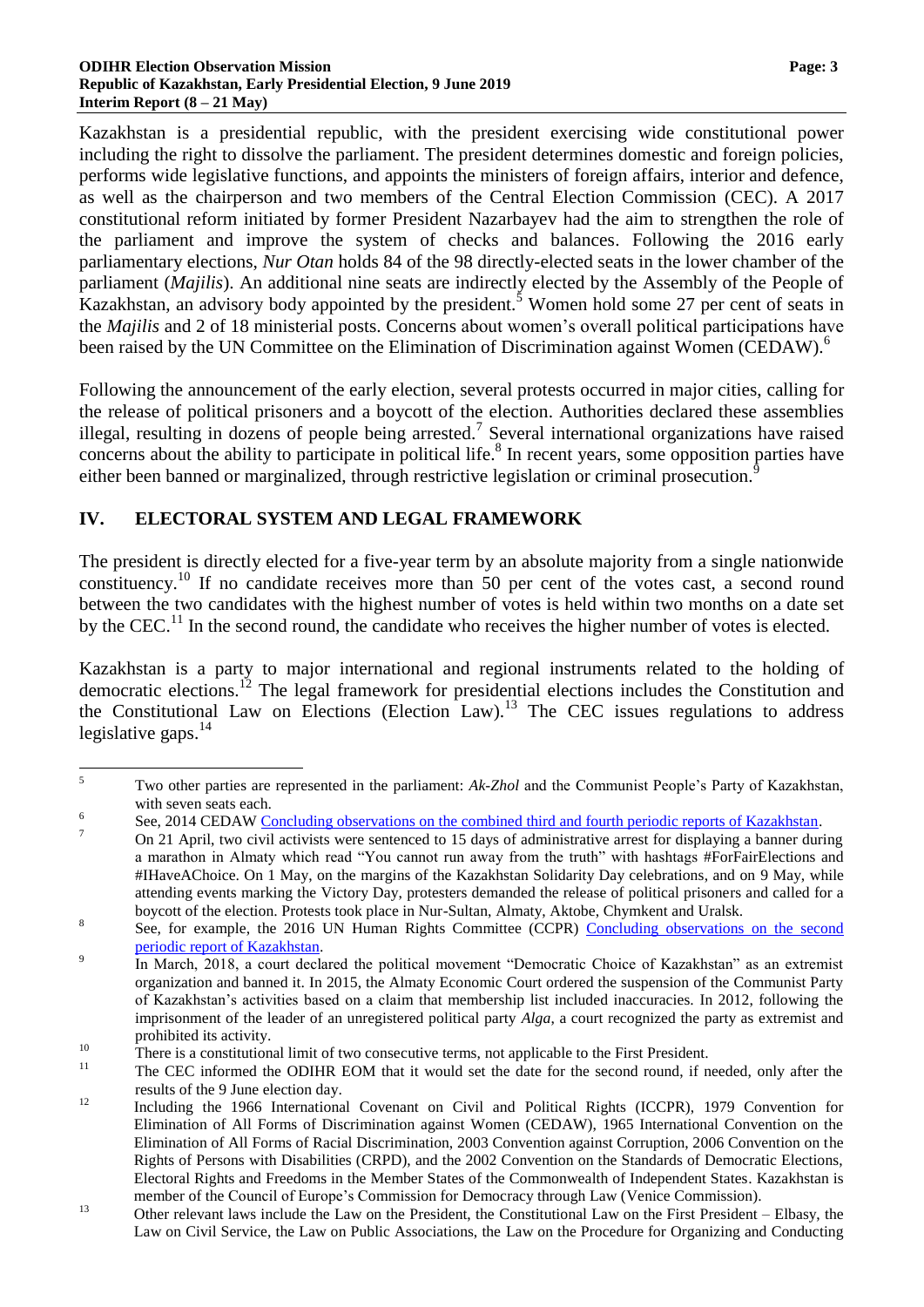Besides the redistribution of political powers, the 2017 constitutional amendments abolished selfnomination of candidates, introduced additional requirement of higher education for presidential candidates, and allowed for further conditions on candidacy to be imposed by law. This led to the introduction of new candidate eligibility criteria to the Election Law in 2017, as well as changes in voter registration processes and election administration structure. However, many previous ODIHR priority recommendations remain unaddressed, including those related to fundamental rights and freedoms, as well as to candidate rights and registration, and media environment. A number of ODIHR EOM interlocutors raised concerns about the enforcement of the overall legal framework, stating that recent changes further restrict the right to stand in the presidential election. They also stated that the current legal framework and its implementation can impede free campaigning, noting previously voiced concerns over limitations to fundamental freedoms of expression, assembly and association. 15

#### **V. ELECTION ADMINISTRATION**

 $\overline{a}$ 

The election administration is permanent and three-tiered, comprising of the CEC, 232 Territorial Election Commissions (TECs), and 9,970 Precinct Election Commissions (PECs).<sup>16</sup> Three of seven members of the CEC and some 67 per cent of all lower-level commissioners are women.

The CEC and TECs are formed for five years and consist of seven members. Following the 2018 amendments to the Election Law, PECs membership can vary between 5 and 11 depending of the number of voters they serve and should be uneven.<sup>17</sup> Additionally, the law now allows for less than half members of the TECs and PECs to be employees of the same institution. The CEC chairperson and two members are appointed by the president, and the Senate and *Majilis* each appoint two members. Members of lower-level commissions are selected by local councils (*Maslikhats*), based on nominations from registered political parties, one per election commission. In case of insufficient proposals, applications from non-profit and public associations are considered and, if still insufficient, from superior election commissions.<sup>18</sup> *Maslikhats* may accept or reject individual nominations by all nominating bodies through a vote. Political parties and associations may nominate individuals that are not members of their organization. The new composition of lower-level commissions was appointed in January 2019.<sup>19</sup> According to the CEC data, of the seven registered parties, five formally have equitable representation.<sup>20</sup> While the CEC informed the ODIHR EOM commissions are established in a balanced and inclusive manner, some ODIHR EOM interlocutors raised concerns that mechanisms for appointment of election commissions may undermine their independence.

Peaceful Assemblies, Meetings, Marches, Pickets and Rallies (Law on Peaceful Assemblies), the Criminal Code, the Administrative Offences Code, and the Civil Procedures Code.

<sup>&</sup>lt;sup>14</sup> For this election, the CEC adopted the calendar plan of electoral activities for the first round of the election and issued a number of resolutions, including on voting of persons with disabilities, media-related issues, recommendation on verification of supporting signatures.

<sup>&</sup>lt;sup>15</sup> See also, the 2016 UN CCPR [Concluding observations on the second periodic report of Kazakhstan,](http://docstore.ohchr.org/SelfServices/FilesHandler.ashx?enc=6QkG1d%2FPPRiCAqhKb7yhsnVLXh7tWotjakJ2A4dlu%2Fy2qfDftERdCyCiDGloD6fvzZPyCZ0wxIQtC5PKOS88usA9KTALCc%2BvYBxRUcrhBBAppOyS%2FoU4aLnMIOYiy%2Blt) paragraphs 51-53.

<sup>&</sup>lt;sup>16</sup> There are 14 Oblast TECs, 163 rayon TECs, 36 town TECs, 3 TECs for the cities of Nur-Sultan, Almaty and Shymkent, and 16 city rayon TECs. 65 PECs are established in 51 embassies and consulates, for voters abroad.

<sup>&</sup>lt;sup>17</sup> Five members with up to 1,000 voters; seven members between 1,001 and 2,000 voters; nine members between 2,001 and 2,500 voters; and eleven members between 2,501 and 3,000 voters. Previously, membership of all commissions was set to seven members.

<sup>&</sup>lt;sup>18</sup> According to data provided by the CEC, 68.7 per cent of members represent different parties, while the remaining 29.9 per cent were nominated by public associations and 1.4 per cent by higher-level election commissions.

<sup>&</sup>lt;sup>19</sup><br>According to the CEC, the newly appointed TECs and PECs include some 40 per cent new members.<br> $\frac{20}{20}$ 

Azat did not nominate members, while National Social Democratic Party has members in 5 TECs and 68 PECs.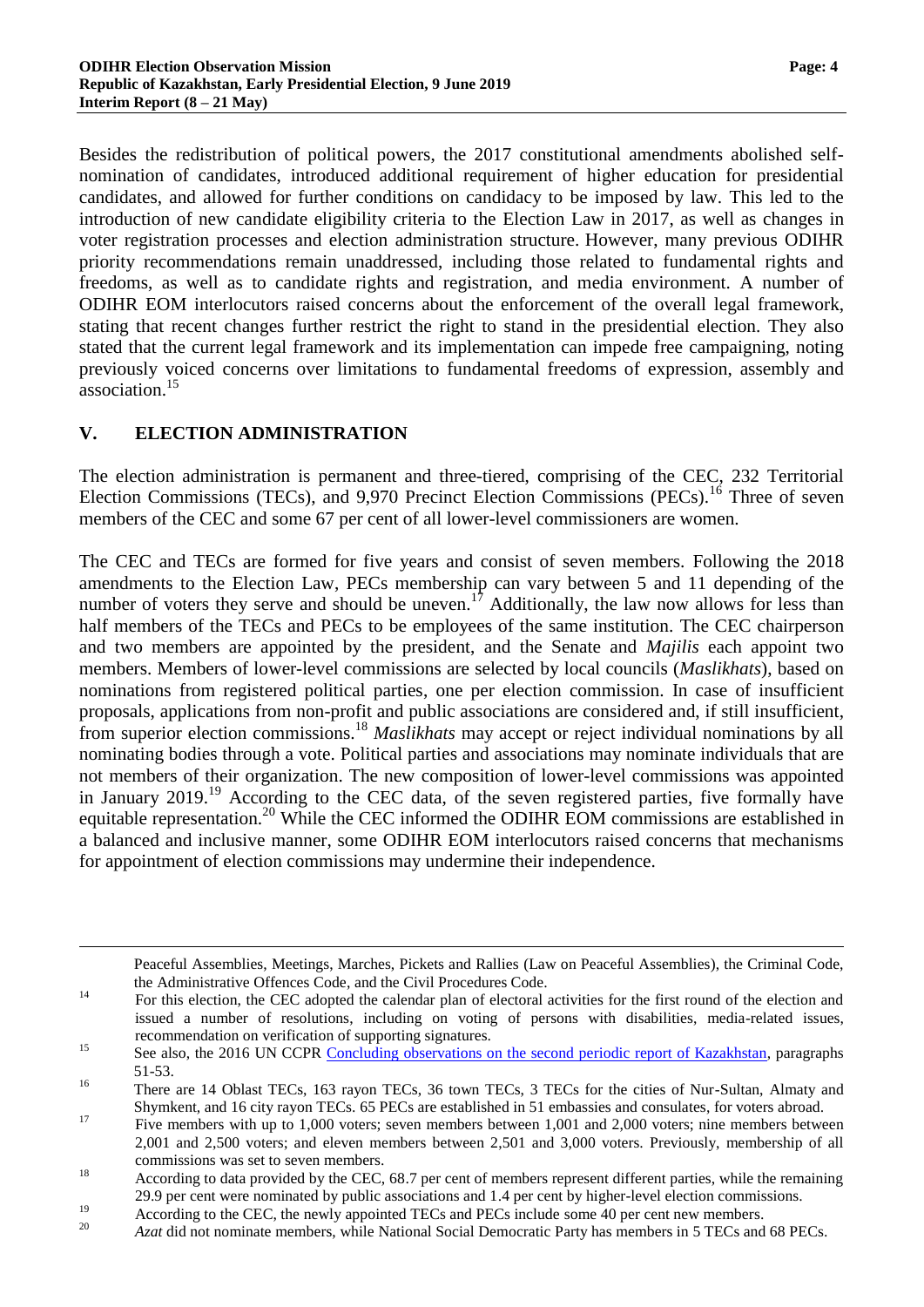The CEC has been regularly holding sessions, attended by observers, media, and party representatives. Most commissions, including the CEC, are open and forthcoming with information for the ODIHR EOM. All CEC resolutions are published on its website in a timely manner. To date, the resolutions are adopted unanimously with little discussion. The CEC conducts preparatory meetings on pertinent issues, which are not open to the public.

A nationwide training programme for new commission members on election day procedures began on 27 April and is ongoing. The CEC maintains a comprehensive website and has produced several different voter education videos, which are regularly aired on various media outlets. While the CEC holds press briefings after each session, it has so far provided little information about the election process to the media if their questions are not pertaining to specific topics of the agenda.

#### **VI. VOTER REGISTRATION**

All citizens over 18 years of age have the right to vote, except those declared incompetent by a court decision and those serving prison sentences, irrespective of the gravity of the crime.<sup>21</sup> Voter registration is passive. Following recent changes to the law, the local executive bodies (*Akimats*) are tasked with compiling voter lists based exclusively on data from the state civil register, maintained by the Ministry of Justice.<sup>22</sup> *Akimats* submit voter lists to respective TECs twice a year. The TECs crosscheck the lists with data from the CEC, which maintains a separate database with the unified electronic voter register. <sup>23</sup> In case any discrepancies are found, they are forwarded to *Akimats* for their consideration.<sup>24</sup>

Extracts of the voter list were forwarded by *Akimats* to relevant PECs on 20 May and made available at polling stations for public scrutiny on  $25$  May.<sup>25</sup> Citizens can submit applications for amendments in the voters list starting from the same day, through election day. According to the CEC, any corrections or additions to voter lists made by PECs during the familiarization period or on election day are not reflected in the electronic voter registers maintained by the *Akimats* and the CEC.

Voters are included in voter lists based on their place of residence. Voters who wish to vote away from their place of permanent residence can request a temporary change of registration up to 30 days prior to election day. Eligible voters not included in the voter list, who can prove their residence within the precinct, can be added to the list on election day. The CEC reported that there are 11,947,995 voters as of 20 May. In addition, within the 16 days before election day, voters may apply for an Absentee Voting Certificate (AVC), which allows them to vote in any polling station outside the city, town or village where they are registered. According to the CEC, the AVCs' serial numbers should be introduced by PECs in their copy of the voter list, at the time of issue. Voters can also be registered to vote in special polling stations from 4 to 8 June.<sup>26</sup> However, according to the CEC they are not removed from the voter list of their permanent residence due to lack of time for such procedure. While the CEC informed the ODIHR EOM that continuous efforts, including cross-checks of entries and better electronic integration with the state civil register, are made to improve the voter

 $21$ See also, paragraph 55 of the UN Special Rapporteur's [report](https://ohchr.org/Documents/Issues/Disability/A_HRC_37_56_Add_2.docx) on the rights of persons with disabilities from 19 January 2018.

<sup>&</sup>lt;sup>22</sup> Prior to 2018 amendments to the Election Law, *Akimats* compiled lists based on data provided directly by institutions contributing to the population register and from information collected through door-to-door visits.

<sup>&</sup>lt;sup>23</sup><br>The data that the CEC received from the TECs and the data maintained by the CEC is based on same source (state civil register).

<sup>&</sup>lt;sup>24</sup> By law, the *Akimats* are responsible for formation and accuracy of the voter list.

<sup>&</sup>lt;sup>25</sup><br>The lists are also sent in electronic form to TECs who forward them to the CEC.<br>Special polling stations are argument in rest borres beguitely on other modical

<sup>26</sup> Special polling stations are organized in rest homes, hospitals or other medical centres, in remote places, in pretrial detention centres, in consular offices and state agencies abroad, in military units and on ships-at-sea.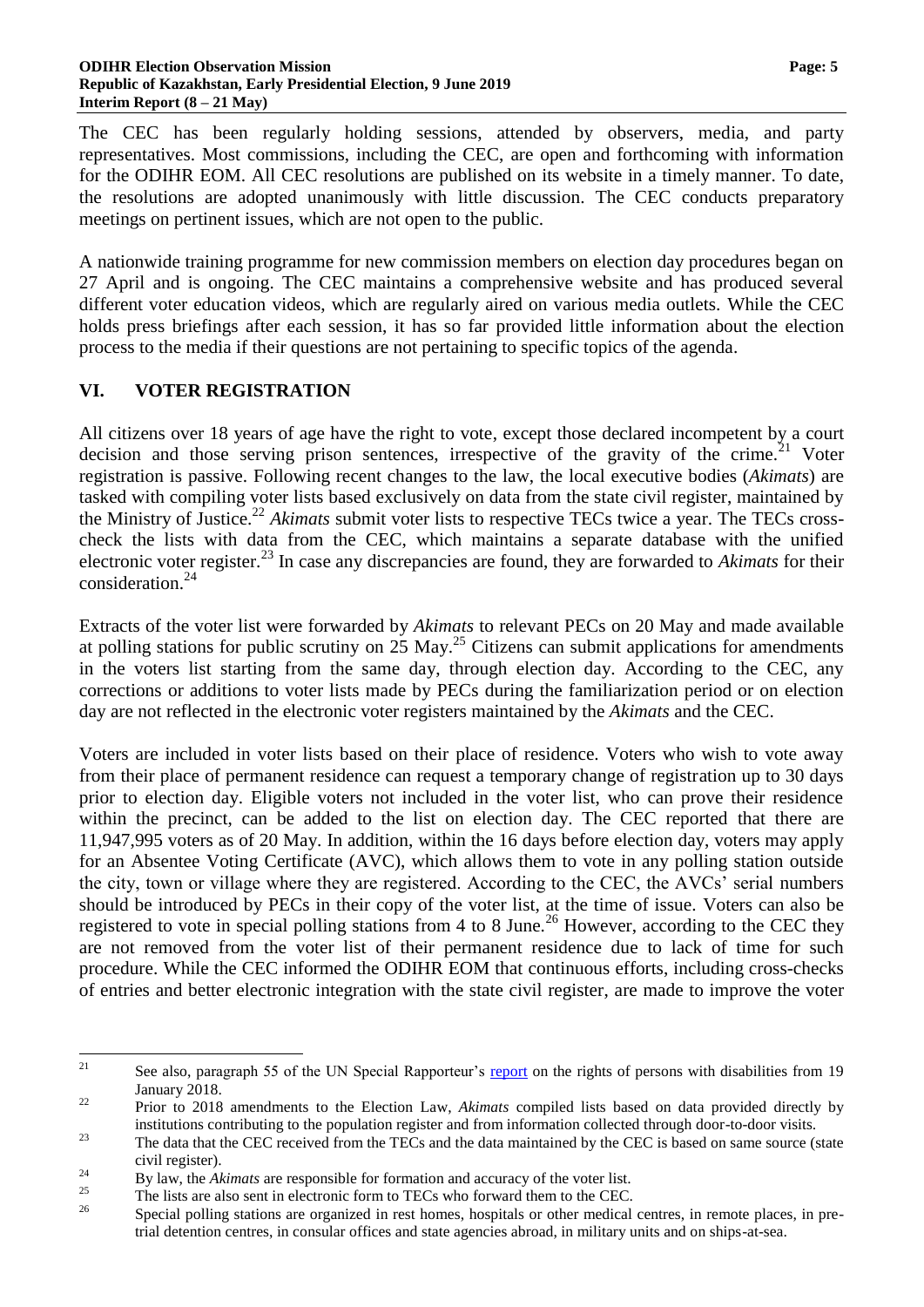registration process and to enhance accuracy of voter lists, concerns about the potential for multiple voting due to double registration and use of AVCs remain.

#### **VII. CANDIDATE REGISTRATION**

Candidates can be nominated by political parties or other registered public associations, with the 2017 amendments removing the possibility for candidates to be self-nominated. In addition to having the right to vote, prospective candidates must be citizens by birth, at least 40 years old, fluent in the Kazakh language, with higher education and officially resident in the country for the last fifteen years.<sup>27</sup> The law disenfranchises persons serving criminal sentences (including probation), those with a criminal record that has not been expunged, and those with a prior conviction for a crime or administrative offence involving corruption. The 2017 amendments to the Electoral Law introduced an additional requirement that candidates have five years of experience in civil service or elected governmental office and pass a medical test.<sup>28</sup>

A total of nine candidacies were submitted. The CEC verification period for prospective candidates started on 28 April and ended on 3 May, during which time candidates had to prove fluency in the Kazakh language by passing a language test.<sup>29</sup> According to the 2005 CEC resolution, the language test consists of writing an essay, reading with appropriate diction, and public speaking for 15 minutes. There are no precise assessment criteria for the language test.

One prospective candidate did not pass the language test and one was withdrawn by the nominating association.<sup>30</sup> The remaining seven nominees were issued official sheets for the collection of candidate support signatures and had to collect signatures from at least one per cent of the total number of registered voters (118,140 for this election), equally representing at least two thirds of the regions and Almaty, Nur-Sultan and Shymkent. The TECs had five days to check the authenticity of signatures and submit results to the CEC.<sup>31</sup> According to the CEC, all seven candidates collected a sufficient number of valid signatures. A number of ODIHR EOM interlocutors expressed concerns that the criteria to stand as candidate are overly restrictive and intended to stifle competition.<sup>32</sup>

Following the payment of an election deposit of some EUR 5,000 and the submission of individual and spouse tax declarations, seven nominees were registered by the CEC as candidates, one of whom is a woman.<sup>33</sup> By law, the candidates are listed on the ballot in alphabetical order.<sup>34</sup> While the

<sup>27</sup> Upon an application of Mr. Tokayev, who served as Director-General of the UN Office in Geneva from 2011 until 2013, the Constitutional Council interpreted that a residence abroad for the purposes of diplomatic service does not entail termination of official residence in Kazakhstan.

<sup>&</sup>lt;sup>28</sup> According to the data of the <u>Agency on Civil Service and Prevention</u> of Corruption of the Republic of [Kazakhstan,](http://kyzmet.gov.kz/en) there are currently 90,932 civil servants. The 13 April 2019 joint resolution of the CEC and the Ministry of Health Care established a list of 107 mental conditions that prevents candidate registration.

<sup>&</sup>lt;sup>29</sup> By law, the incumbent president is exempt from the language test.

Zhumatay Aliyev failed the language test and filed a complaint to the Supreme Court on 6 May, which was dismissed.

<sup>&</sup>lt;sup>31</sup> The CEC issued a recommendation to TECs listing nine grounds for invalidation of signatures, including through checking if the signing was performed by one person on behalf of several voters, or if the voter signed more than once for one candidate. The TECs can also invalidate signature on other grounds they consider legally justified.

<sup>&</sup>lt;sup>32</sup> The CEC received 13 complaints on criteria for nomination of candidates, including the right to self-nominate, and two complaints were submitted to the Supreme Court.

<sup>&</sup>lt;sup>33</sup> The deposit is 2,125,000 Kazakhstan *Tenge* (KZT), based on 50-times minimum wage; approximately EUR 1 = KZT 426. The deposit is returned to those who obtain at least five per cent of votes.

<sup>34</sup> Zhambyl Akhmetbekov, Communist People's Party of Kazakhstan, Daniya Yespayeva, Ak Zhol Democratic Party of Kazakhstan, Amirzhan Kossanov, Public Association "Ult Tagdyry" National Patriotic Movement, Toleutai Rakhimbekov, Auyl People's Democratic Patriotic Party, Amangeldy Taspikhov, Republican Association of Trade Unions "Federation of Trade Unions of the Republic of Kazakhstan", Kassym-Jomart Tokyaev, Nur Otan Party and Sadi-Bek Tugel, Republican Movement "Uly Dala Kyrandary".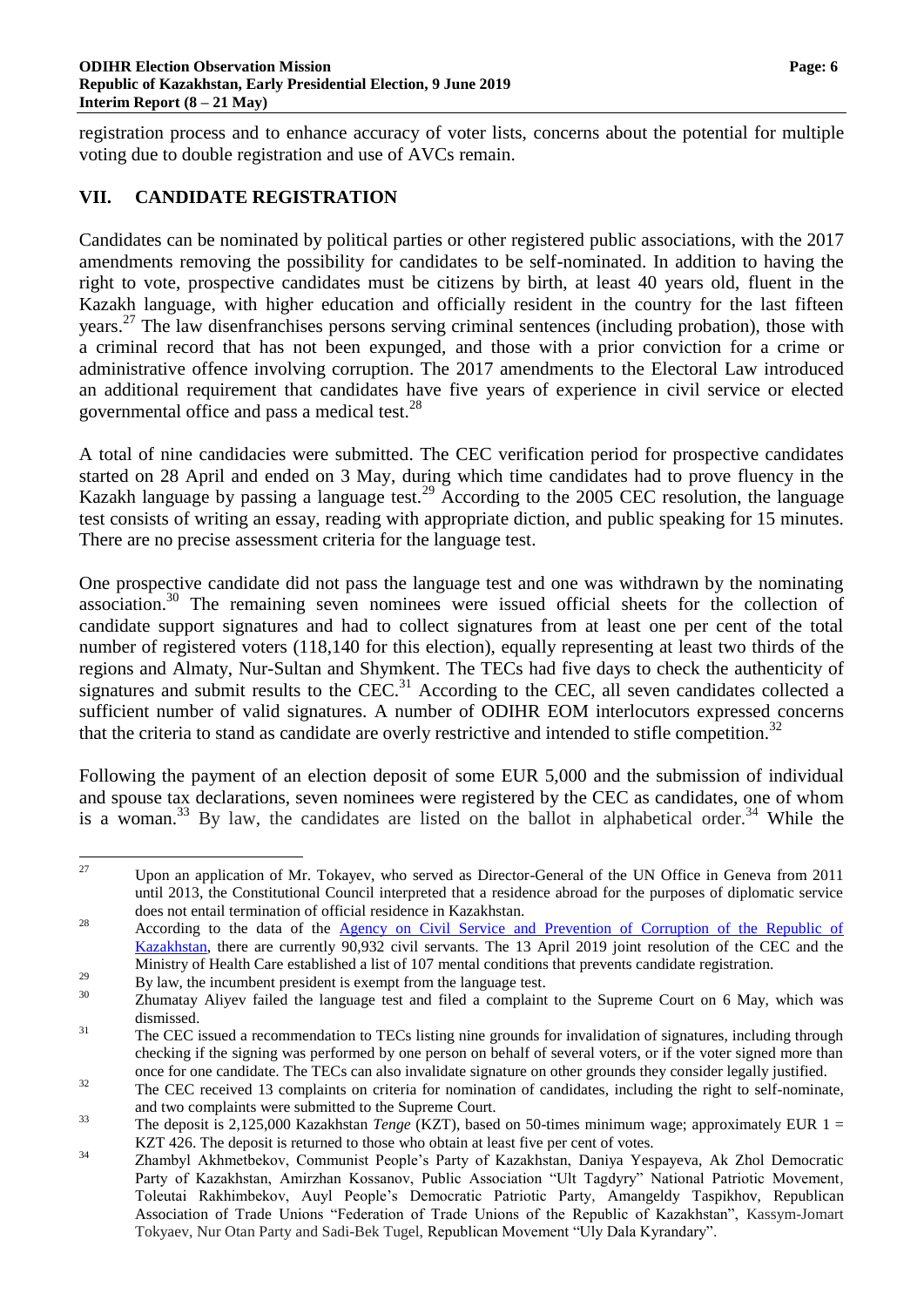increased number of candidates have been seen as a positive sign, many ODIHR EOM interlocutors opined that most candidates do not represent a genuine political alternative.

#### **VIII. CAMPAIGN ENVIRONMENT**

The campaign started when the candidate registration process was finalized on 11 May and will last until midnight on 7 June. Freedom of assembly is guaranteed in the Constitution, with any public assemblies tightly regulated by the Law on Peaceful Assemblies. Candidates may hold public meetings or events only after requesting permission from the appropriate local authorities ten days prior to the planned event. A request must specify the goal of the meeting, format, place, start and end time, approximate number of participants, and the names of the organizers. Local authorities designate spaces for campaign events. Some ODIHR EOM interlocutors expressed concern that the system of authorization, rather than notification, of events, is limiting peaceful assembly.<sup>35</sup>

Thus far, the ODIHR EOM observed that the campaign has been low-key and largely limited to posters and billboards of some of the candidates.<sup>36</sup> On some of the posters Mr. Tokayev features together with Mr. Nazarbayev, emphasizing continuity of social, economic, foreign policies. Most candidates that the ODIHR EOM met with have not highlighted core political messages, apart from general statements about the need of reform. While Mr. Tokayev stated that he is not going to actively campaign, limiting himself to participation in a few rallies, he is actively touring the country, formally, in his capacity as the president. A leader of the recently banned movement "Democratic Choice of Kazakhstan" is using social media, from outside of the country, to call for a boycott of the election. To date, the ODIHR EOM observers noted a limited number of campaign events organized throughout the country and observed two campaign events.

# **IX. CAMPAIGN FINANCE**

The Election Law provides for public and private funding of election campaigns. Candidates can cover expenses for media, printed materials and holding rallies from the state budget. The CEC determines the amount and purposes of public funds allocated to candidates for campaign purposes.<sup>37</sup> Some ODIHR EOM interlocutors raised concerns about excessively complex procedures to apply for, use and report on public funding.

Private funds can consist of the candidates' own funds, contributions of the political party or association that nominated them, and donations from other individuals and legal entities.<sup>38</sup> Contributions from the state, charities, religious communities, and foreign and anonymous sources are prohibited. Candidates are obliged to open dedicated accounts in a bank chosen by the CEC within a day of their registration. There is no unified date for all candidates to start fundraising.<sup>39</sup> The bank reports to the CEC weekly on all contributions and expenditures, and in case of exceeded spending limits.<sup>40</sup> As of 17 May, all candidates opened the accounts and began fundraising.<sup>41</sup>

 $35$ <sup>35</sup> See also,  $\frac{2015 \text{ Report}}{2015 \text{ Report}}$  of the UN Special Rapporteur on the freedom of peaceful assembly and association.

<sup>&</sup>lt;sup>36</sup> The CEC informed the ODIHR EOM that, as of May 23, 7,453 campaign events were held.<br><sup>37</sup>

Each candidate is entitled to 5,250,000 KZT (approx. EUR 12,350) for TV and 200,000 KZT (EUR 470) for radio appearances; 810,000 KZT (EUR 1,900) for publications in print media; 200,000 KZT (EUR 470) for public events; 400,000 KZT (EUR 940) for printed materials and 471,200 KZT (EUR 1,110) for transportation costs.

<sup>&</sup>lt;sup>38</sup> Cumulative funds of candidates and nominating bodies are limited to 12,000 minimum wages (approx. EUR 1.2 million) and donations are limited to 15,000 minimum wages (approx. EUR 1.5 million). Candidates' expenditure is limited to the amount of private and public funds established by law (approx. EUR 2.72 million).

 $\frac{39}{40}$  All transactions shall be terminated at 18:00hr on 8 June 2019.

The CEC informed the ODIHR EOM that it does not conduct additional control of expenditures from private funds during the campaign period.

<sup>&</sup>lt;sup>41</sup> According to the CEC, the largest contributions were received by Mr Tokayev and Mr Ahmetbekov (approx EUR 2.4 million and EUR 0.8 million respectively). Other candidates together raised approx. EUR 1.12 million.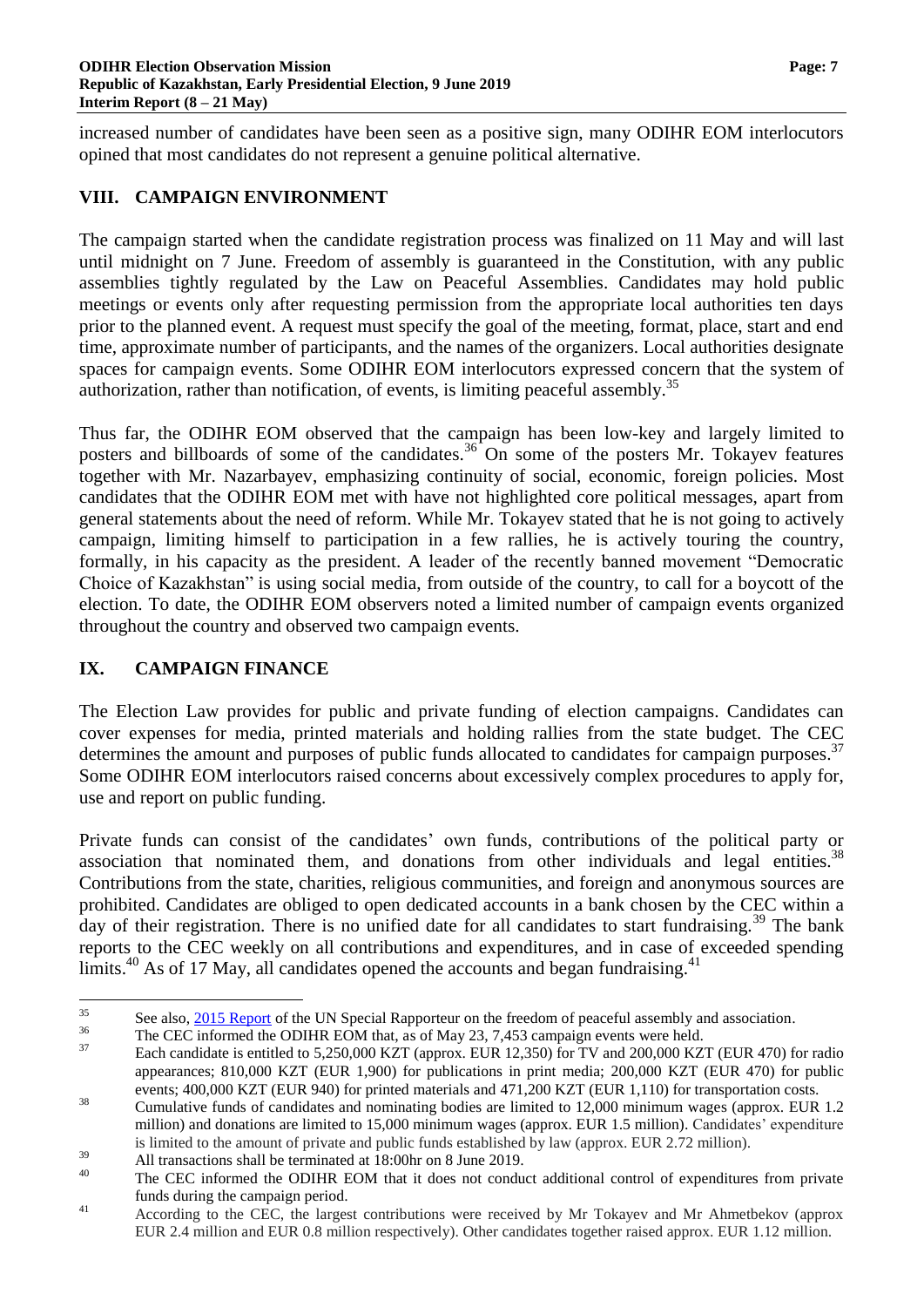There is no obligation for candidates to publicly report on campaign finance before election day. Five days after the election results are announced, candidates are obliged to submit a report on their campaign finance to the CEC, which publishes them on its website. Breaches of campaign finance rules by a candidate may lead to de-registration. In case financial violations by the winning candidate are established after the election and prior to the candidate's inauguration, the election results could be annulled.

### **X. MEDIA**

Freedom of expression and the right of access to information are guaranteed in the Constitution, but the legal framework for media contains a number of restrictive provisions. Defamation and incitement of social, national and religious discord, as well as spreading false information, are criminal offences punishable with sentences up to 20 years of imprisonment. The OSCE Representative on Freedom of Media (RFoM), on several occasions, has stated that "too often journalists work under pressure and fear, lacking access to information, especially public information which could be provided by the authorities" and that "detention of journalists in Kazakhstan is of grave concern".<sup>42</sup>

Television is the main source of political information. There is no public television, but a number of broadcasting and print media are fully or partly state-funded. According to some ODIHR EOM interlocutors, state-funded media have easier access to information from official sources, compared to other media. The national and local authorities frequently organize tenders for coverage of certain topics or events of public interest, providing considerable income to selected media. By law, mass media includes social networks.<sup>43</sup> Print media is also extensive.

The Committee for Communication, Informatization and Information (Media Committee) under the Ministry of Information and Social Development is responsible for overseeing broadcast media and granting broadcast licenses. The Media Committee, as well as the Prosecutor General and the National Security Committee, are entitled to block websites and halt media outlet operation, without a court decision. According to a number of ODIHR EOM interlocutors, access to certain online resources is occasionally interrupted. On 9 May, a number of online outlets, as well as Facebook, Instagram and YouTube, were not accessible.<sup>44</sup> The authorities claimed there were technical issues related to service providers on that day.<sup>45</sup>

The Election Law obliges media to present objective coverage of the campaign in the news and information programmes and guarantees candidates equal access to the media. Each candidate is granted funds from the CEC for 15 and 10 minutes of airtime on television and radio, respectively, and space for publication of two articles in the press or online media.<sup>46</sup> Paid advertising is constrained only by the general campaign spending limits. Opinion polls may be conducted by organizations authorized by the CEC, and published until five days before election day. The CEC has developed rules for debates between candidates in media. So far, no debates were announced.

The CEC is responsible for overseeing media compliance with the Election Law, but does not have any sanctioning power. Media related complaints can be submitted to the CEC or General Prosecutor. Thus far, the Media Committee forwarded to the General Prosecutor two violations related to publication of opinion polls in online media.

 $42$ <sup>42</sup> See OSCE RFoM statements from  $\frac{5 \text{ April } 2018}{2018}$ ,  $\frac{8 \text{ November } 2018}{2018}$ , and  $\frac{27 \text{ February } 2019}{27}$ .

According to the Ministry of Information and Social Development, approximately 77 per cent of population has access to the Internet.

<sup>&</sup>lt;sup>44</sup><br>See the <u>statement by</u> OSCE RFoM from 10 May 2018.

<sup>&</sup>lt;sup>45</sup> See the <u>statement</u> by the Minister of Information and Social Development from 14 May.

For online media, only the officially registered outlets are entitled to provide space for candidates.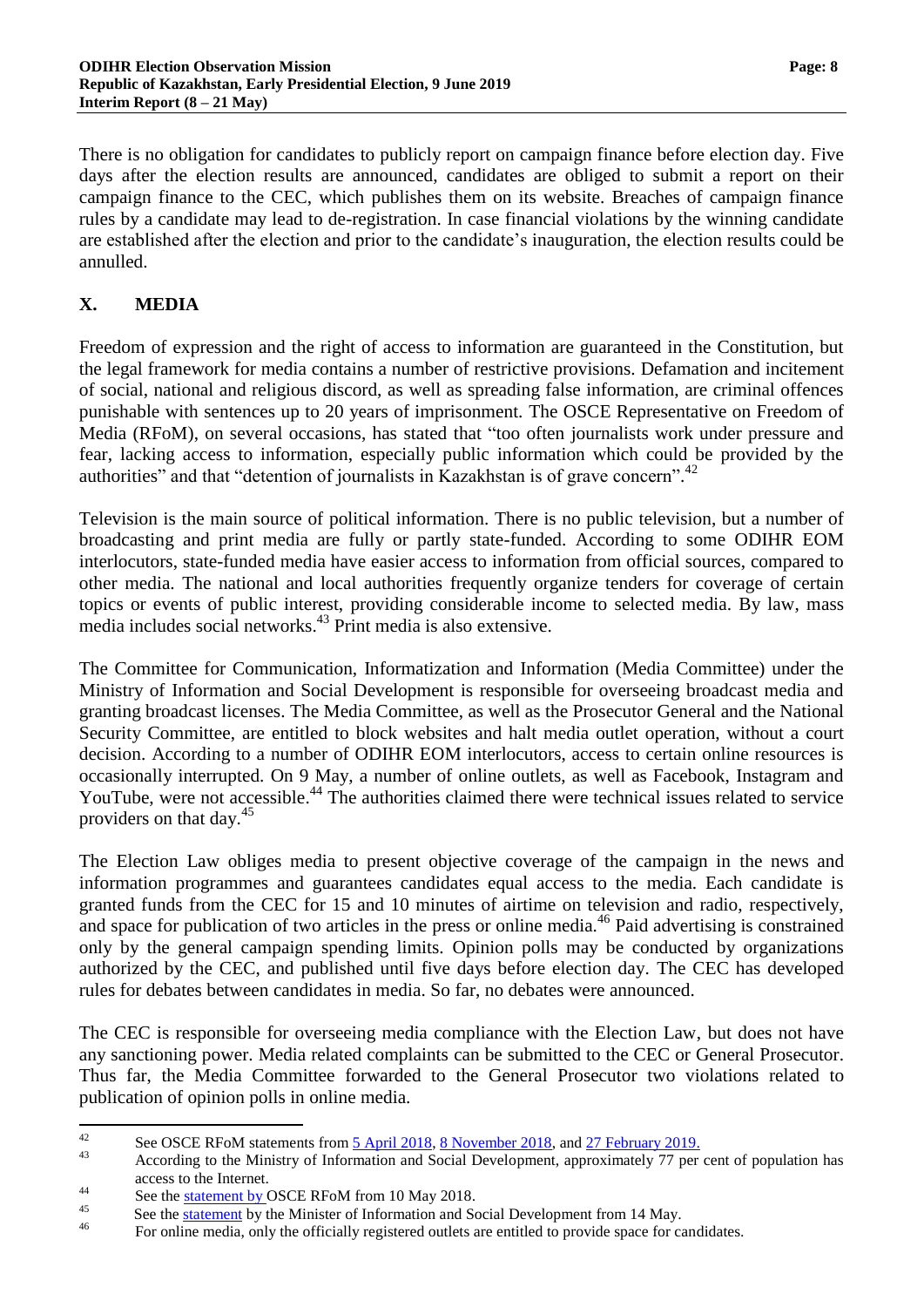On 11 March, the ODIHR EOM commenced qualitative and quantitative monitoring of five TV channels, one radio station, five newspapers and three online media.<sup>47</sup>

# **XI. COMPLAINTS AND APPEALS**

Election-related complaints may be filed by all electoral stakeholders with the election commission or courts within ten days of the alleged violation. <sup>48</sup> Election commissions have five days to consider complaints, and three days to review appeals against decisions of lower-level commissions. Complaints filed within five days before or on election day must be reviewed immediately.<sup>49</sup> Thus far, the CEC received and considered 72 applications and eight complaints.<sup>50</sup>

The Supreme Court receives complaints and appeals against the decisions, actions or omissions of the CEC. Complaints and appeals on candidate registration or de-registration must be filed within ten days of the CEC decision to the Supreme Court, which has ten days to issue a final decision. Three appeals related to candidate registration were submitted to the Supreme Court.<sup>51</sup>

Final election results may be appealed to the Constitutional Council within ten days of the announcement. This right is granted only to the president, speakers of both houses of parliament, at least one fifth of the members of parliament or the prime minister.

Allegations on electoral offenses can be filed with public prosecutors or courts who should consider them within five days. The prosecutors actively monitor compliance with electoral legislation.<sup>52</sup> Upon requests of election commission, law enforcement agencies investigate allegations of electoral violations within three days, or immediately if received five days before or on the election day.

# **XII. CITIZEN AND INTERNATIONAL OBSERVERS**

The Election Law provides for both citizen and international observers. Citizen observers may be nominated by public associations and non-profit organizations. There is no formal accreditation procedure with the election administration.<sup>53</sup> Candidates and registered political parties are each

 $\overline{47}$ <sup>47</sup> TV stations: *Khabar TV, Qazakhstan TV* (state-funded broadcasters)*, First Eurasian Channel* (a mostly statedfunded broadcaster)*, Channel 31* and *KTK* (private channels)*.* Radio: *Kazakh Radio* (state-funded). Newspapers: *Egemen Kazakhstan* and *Kazakhstanskaya Pravda (*state-funded), *Liter*, *Vremya, Zhas Alash* (private). Online outlets: [sputniknews.kz,](https://sputniknews.kz/) [tengrinews.kz,](https://tengrinews.kz/) and [www.zakon.kz.](https://www.zakon.kz/)

<sup>&</sup>lt;sup>48</sup> In case a complaint is simultaneously submitted to both, the election commission must suspend any proceedings until the court ruling enters into force.

<sup>&</sup>lt;sup>49</sup> Election commissions should resolve complaints related to inclusion to voter lists on the same day and their decisions are subject to further expedited judicial review.

<sup>50</sup> Overall, 35 applications were received during candidate registration and 45 since the campaign began. The majority concerned issues of election administration (28), applications for self-nomination (23) and requests for legal interpretation (20). The CEC explained legal provisions in response to applications. Out of eight complaints, six relate to candidate registration, election administration and campaign; two complaints on candidate registration were suspended awaiting a court decision.

<sup>&</sup>lt;sup>51</sup> Two cases concerned constitutionality of candidacy restrictions, one was dismissed due to the lack of jurisdiction, and another is currently pending before the court. A third appeal was related on the assessment of the language test and alleged damage to the reputation of nominee Zhumatay Aliyev by the public announcement of the test results. The Court conducted three hearings on the case, one of which was closed for public and ODIHR EOM observers, and dismissed the appeal.

<sup>&</sup>lt;sup>52</sup> As of 18 May, the prosecutor initiated three election-related court cases. Two concerned breaches of regulation on opinion polls. One case against the news portal Nur.kz was adjudicated on 13 May by the Almaty Special Interregional Court and resulted in an administrative fine, with the other pending court examination. A case on campaign material destruction initiated by the Nur-Sultan prosecutor's office resulted in an administrative fine. To date, 22 cases are under investigation for indications of electoral law violations.

<sup>53</sup> Citizen observers are required to have a letter from their nominating organization.